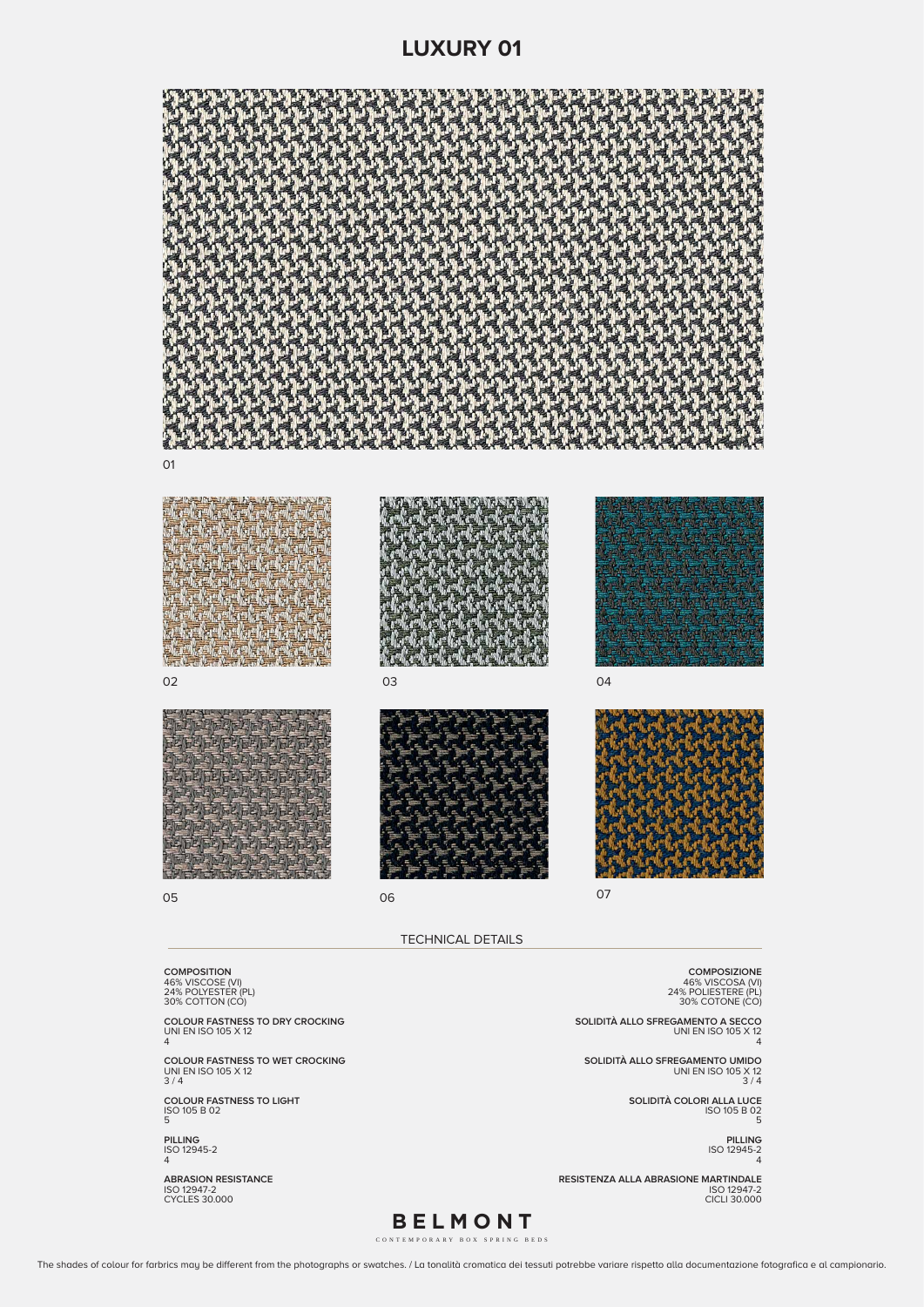TECHNICAL DETAILS

| 16% POLYESTER (PL)<br>24% COTTON (CO)                                | 16% POLIESTERE (PL)<br>24% COTONE (CO)                                            |
|----------------------------------------------------------------------|-----------------------------------------------------------------------------------|
| <b>COLOUR FASTNESS TO DRY CROCKING</b><br>UNI EN ISO 105 X 12<br>4   | SOLIDITÀ ALLO SFREGAMENTO A SECCO<br>UNI EN ISO 105 X 12                          |
| <b>COLOUR FASTNESS TO WET CROCKING</b><br>UNI EN ISO 105 X 12<br>3/4 | SOLIDITÀ ALLO SFREGAMENTO UMIDO<br>UNI EN ISO 105 X 12<br>3/4                     |
| <b>COLOUR FASTNESS TO LIGHT</b><br>ISO 105 B 02<br>5                 | SOLIDITÀ COLORI ALLA LUCE<br>ISO 105 B 02                                         |
| <b>PILLING</b><br>ISO 12945-2<br>4                                   | <b>PILLING</b><br>ISO 12945-2                                                     |
| <b>ABRASION RESISTANCE</b><br>ISO 12947-2<br><b>CYCLES 30.000</b>    | <b>RESISTENZA ALLA ABRASIONE MARTINDALE</b><br>ISO 12947-2<br><b>CICLI 30,000</b> |
|                                                                      |                                                                                   |

01















06

04



07

## **LUXURY 02**



**BELMONT**

CONTEMPORARY BOX SPRING BEDS

The shades of colour for farbrics may be different from the photographs or swatches. / La tonalità cromatica dei tessuti potrebbe variare rispetto alla documentazione fotografica e al campionario.